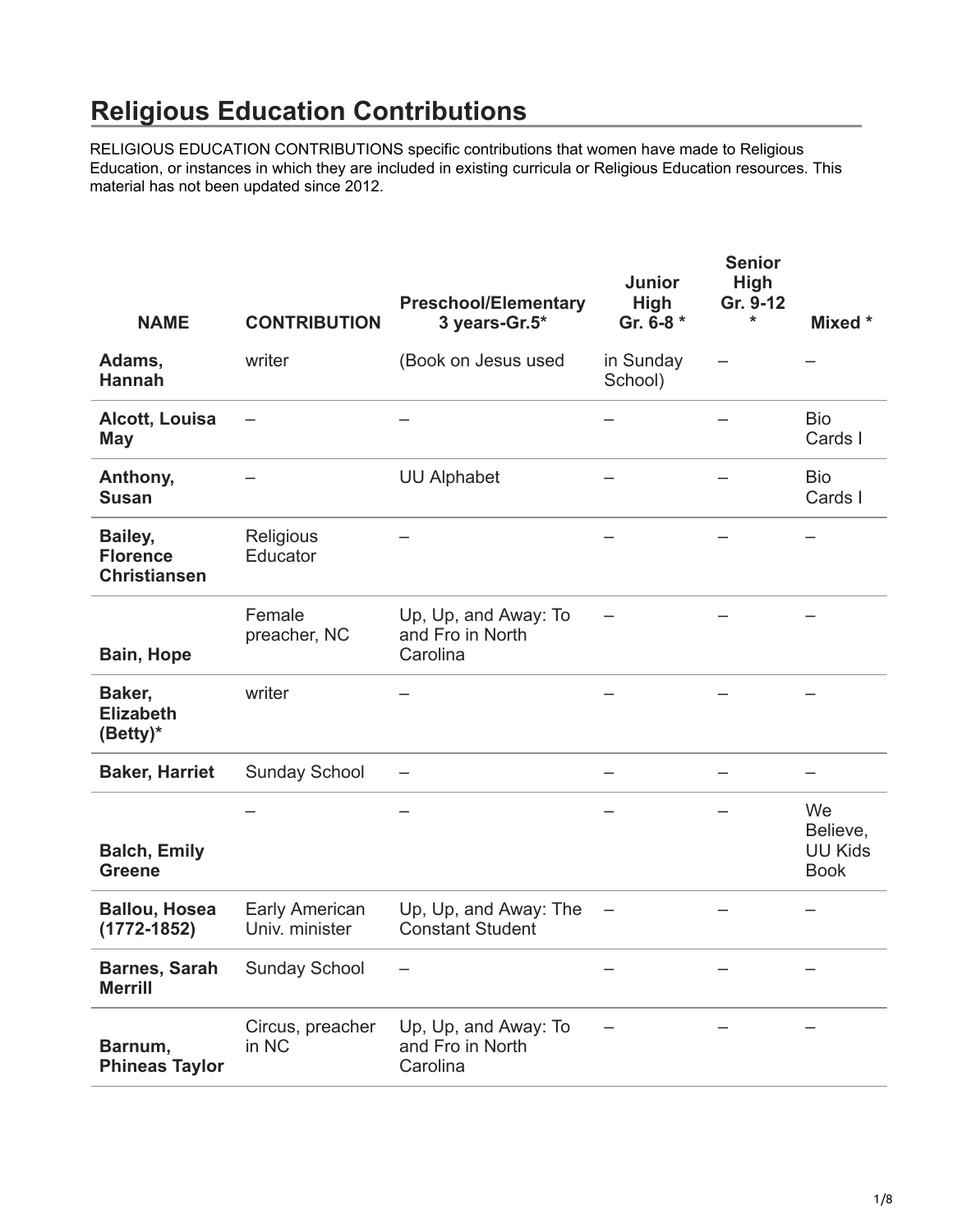|                                                  |                                                                        | <b>Preschool/Elementary</b>                                     | <b>Junior</b><br><b>High</b>        | <b>Senior</b><br><b>High</b><br>Gr. 9-12 |                                                                     |
|--------------------------------------------------|------------------------------------------------------------------------|-----------------------------------------------------------------|-------------------------------------|------------------------------------------|---------------------------------------------------------------------|
| <b>NAME</b>                                      | <b>CONTRIBUTION</b>                                                    | 3 years-Gr.5*                                                   | Gr. 6-8 *                           | *                                        | Mixed *                                                             |
| <b>Barton, Clara</b>                             |                                                                        | Stepping Stone Year,<br><b>UU Alphabet</b>                      | <b>Traditions</b><br>With A<br>Wink |                                          | <b>Bio</b><br>Cards I,<br><b>UU Kids</b><br><b>Book</b>             |
|                                                  |                                                                        |                                                                 |                                     |                                          |                                                                     |
| <b>Bayley, Verna</b><br>Hills*                   | writer                                                                 |                                                                 |                                     |                                          |                                                                     |
| Blackwell,<br><b>Antoinnette</b><br><b>Brown</b> |                                                                        |                                                                 |                                     |                                          | <b>Bio</b><br>Cards II                                              |
| Blackwell,<br><b>Elizabeth</b>                   |                                                                        |                                                                 |                                     |                                          | <b>Bio</b><br>Cards I.<br><b>UU Kids</b><br><b>Book</b><br>(Stamps) |
| Bowen,<br>Georgene<br>$(1898 - 1984)$            | Univ. missionary<br>to Japan                                           | Up, Up, and Away:<br><b>Bowen Sensi</b>                         |                                     |                                          |                                                                     |
| <b>Bowles, Ada</b>                               | Univ. minister,<br>Women's Univ.<br><b>Mission Society</b>             | Up, Up, and Away: To<br>and Fro in North<br>Carolina            |                                     |                                          |                                                                     |
| Brown,<br>Olympia                                |                                                                        |                                                                 |                                     |                                          | <b>Bio</b><br>Cards I                                               |
| Bruner, Edna*                                    | <b>UUA</b>                                                             | Up, Up, and Away:<br>Forty Dollars Worth of<br>Books for Olinda |                                     |                                          |                                                                     |
| <b>Buck, Florence</b>                            | <b>Unitarian RE</b><br>Dept., New<br><b>Beacon series</b>              |                                                                 |                                     |                                          |                                                                     |
| Cabot, Ella<br>Lyman                             | American<br>Unitarian Assn.<br>(See Library)                           |                                                                 |                                     |                                          |                                                                     |
| Chapin,<br>Augusta (1836-<br>1905)               | Univ. minister,<br>speaker at<br>World's<br>Parliament of<br>Religions | Up, Up, and Away: A<br>Woman in the Pulpit                      |                                     |                                          |                                                                     |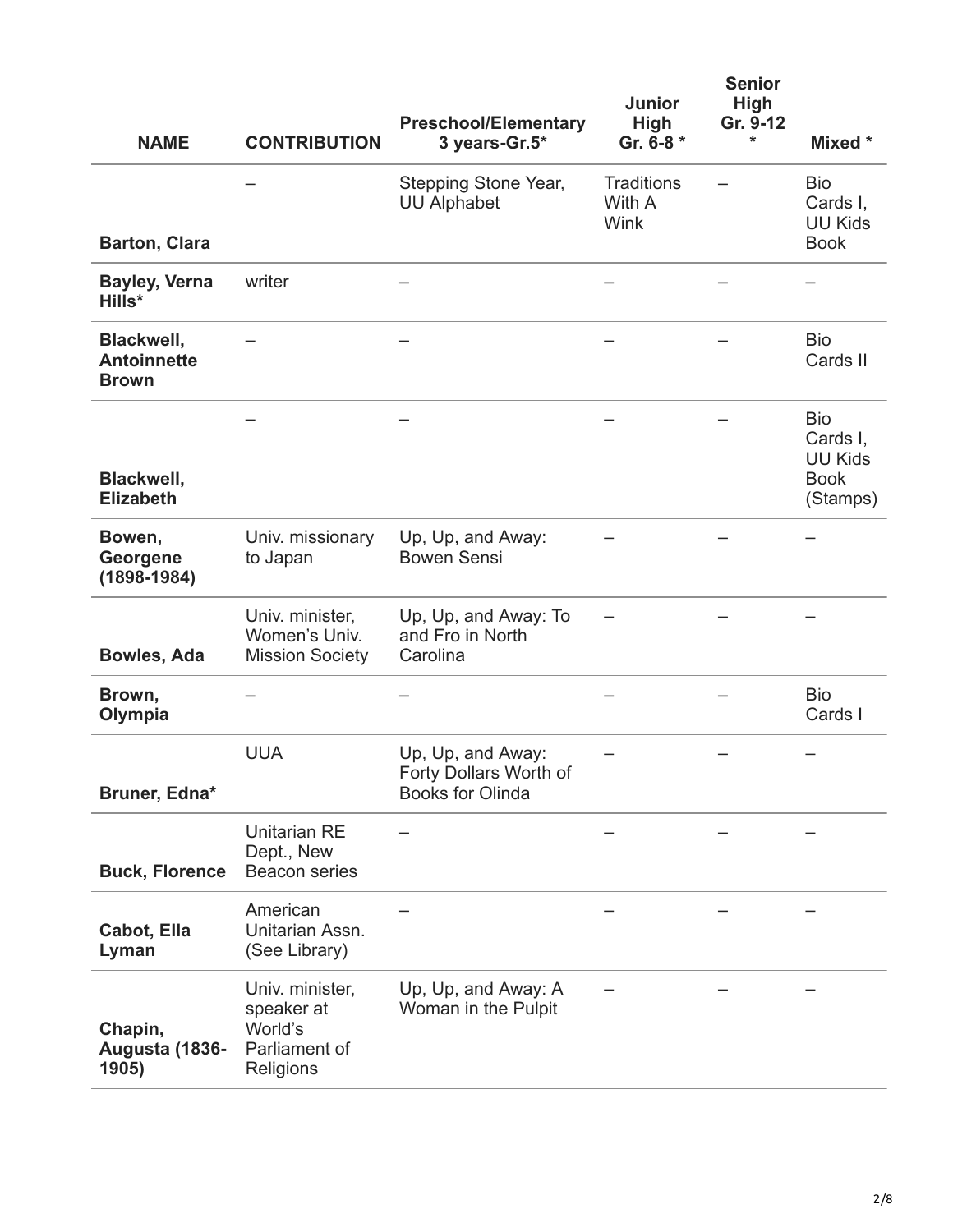| <b>NAME</b>                                  | <b>CONTRIBUTION</b>                                                              | <b>Preschool/Elementary</b><br>3 years-Gr.5*   | <b>Junior</b><br><b>High</b><br>Gr. 6-8 * | <b>Senior</b><br><b>High</b><br>Gr. 9-12<br>* | Mixed *                                         |
|----------------------------------------------|----------------------------------------------------------------------------------|------------------------------------------------|-------------------------------------------|-----------------------------------------------|-------------------------------------------------|
| Colegrove,<br><b>Minnie Francis</b>          | Superintendent<br>of Junior Ed.,<br><b>YPCU</b> teacher                          |                                                |                                           |                                               |                                                 |
| <b>Collson, Mary</b>                         |                                                                                  | Around the Church                              |                                           |                                               |                                                 |
| Crane,<br><b>Caroline</b><br><b>Bartlett</b> |                                                                                  |                                                |                                           |                                               | <b>Bio</b><br>cards II                          |
| <b>Creamer, Lucy</b>                         | teacher                                                                          |                                                |                                           |                                               |                                                 |
| Crocker,<br>Lucretia                         | teacher                                                                          |                                                |                                           |                                               |                                                 |
| Cronkite,<br><b>Bernice Brown</b>            | First Parish,<br>Cambridge                                                       |                                                |                                           |                                               |                                                 |
| <b>Dall, Caroline</b><br><b>Wells Healey</b> | Sunday School,<br>influenced by<br>Tuckerman<br>School                           |                                                |                                           |                                               |                                                 |
| Dix, Dorothea                                |                                                                                  | <b>Follow the Rainbow</b><br>Path; UU Alphabet | Follow the<br>Rainbow<br>Path             | Follow<br>the<br>Rainbow<br>Path              | <b>UU Kids</b><br>Book;<br>We<br><b>Believe</b> |
| Doolittle,<br><b>Sarah</b>                   | Sunday School,<br>Foxboro, MA                                                    |                                                |                                           |                                               |                                                 |
| Earle, Augusta                               | Univ. General<br>Sunday School<br>Assn. Field<br>worker and<br>director          |                                                |                                           |                                               |                                                 |
| Edwards,<br><b>Johanna</b><br><b>Prince</b>  | Unitarian,<br>worked with<br>Hannah Hill, first<br><b>Sunday School</b><br>in US |                                                |                                           |                                               |                                                 |
| Etz, Elizabeth                               | DRE in MA, NH,<br>MI                                                             |                                                |                                           |                                               |                                                 |
| Fahs, Sophia*                                | Dir. RE UUA                                                                      | <b>Stepping Stone Year</b>                     | Neighboring<br>Faiths                     |                                               |                                                 |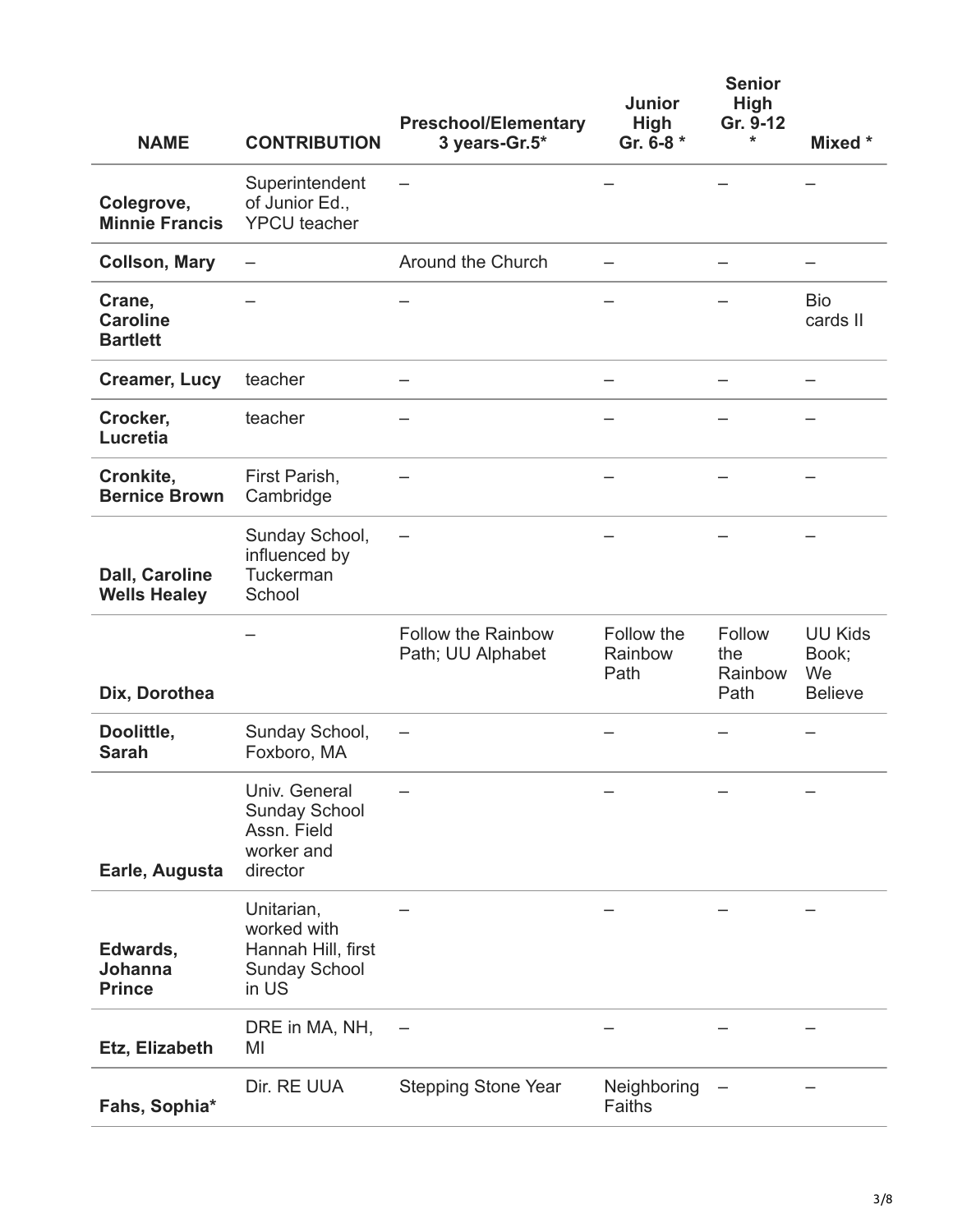| <b>NAME</b>                              | <b>CONTRIBUTION</b>                                  | <b>Preschool/Elementary</b><br>3 years-Gr.5*                           | <b>Junior</b><br><b>High</b><br>Gr. 6-8 * | <b>Senior</b><br><b>High</b><br>Gr. 9-12<br>* | Mixed *               |
|------------------------------------------|------------------------------------------------------|------------------------------------------------------------------------|-------------------------------------------|-----------------------------------------------|-----------------------|
| <b>Farmer, Fannie</b>                    |                                                      | <b>Stepping Stone Year</b>                                             |                                           |                                               | <b>Bio</b><br>Cards I |
| Fenner, Marian<br>Wildmann               | Sunday School,<br>Cleveland,<br>curric. On nature    |                                                                        |                                           |                                               |                       |
| Fields, Ann*                             | <b>UUA RE, Curr.</b><br>Writer                       |                                                                        |                                           |                                               |                       |
| <b>Fletcher, Emily</b>                   | Sunday School,<br>Westford, MA                       |                                                                        |                                           |                                               |                       |
| Folsom, Ida                              | Univ. Adult RE for<br>women                          |                                                                        |                                           |                                               |                       |
| Fox, Michael<br>G. (1806-1903)           | Founder of<br>Olinda, ONT<br>church                  | Up, Up, and Away:<br>Forty Dollars Worth of<br><b>Books for Olinda</b> |                                           |                                               |                       |
| Frieze, Jacob                            | First Univ.<br>minister in NC                        | Up, Up, and Away: To<br>and Fro in North<br>Carolina                   |                                           |                                               |                       |
| Galer, Laura<br><b>Bowman</b>            | Univ. Sunday<br>School Assn.                         |                                                                        |                                           |                                               |                       |
| Goodenough,<br>Evelyn W.                 | Writer, UUA<br>(Library)                             |                                                                        |                                           |                                               |                       |
| Goodwin,<br>Joan*                        | Writer, UUA                                          |                                                                        |                                           |                                               |                       |
| Gould,<br>Josephine*                     | <b>RE</b> writer                                     |                                                                        |                                           |                                               |                       |
| Greeley,<br><b>Deborah</b><br>Webster    | Star Is., YPRU                                       |                                                                        |                                           |                                               |                       |
| <b>Hadley, Mary</b><br><b>Lamson Joy</b> | Univ. Supt.<br><b>General Sunday</b><br>School Assn. |                                                                        |                                           |                                               |                       |
| Hale, Lucretia                           | writer (Library)                                     |                                                                        |                                           |                                               |                       |
| Hamaker,<br><b>Charlotte (Gail)</b>      | Sunday School,<br>CA                                 |                                                                        |                                           |                                               |                       |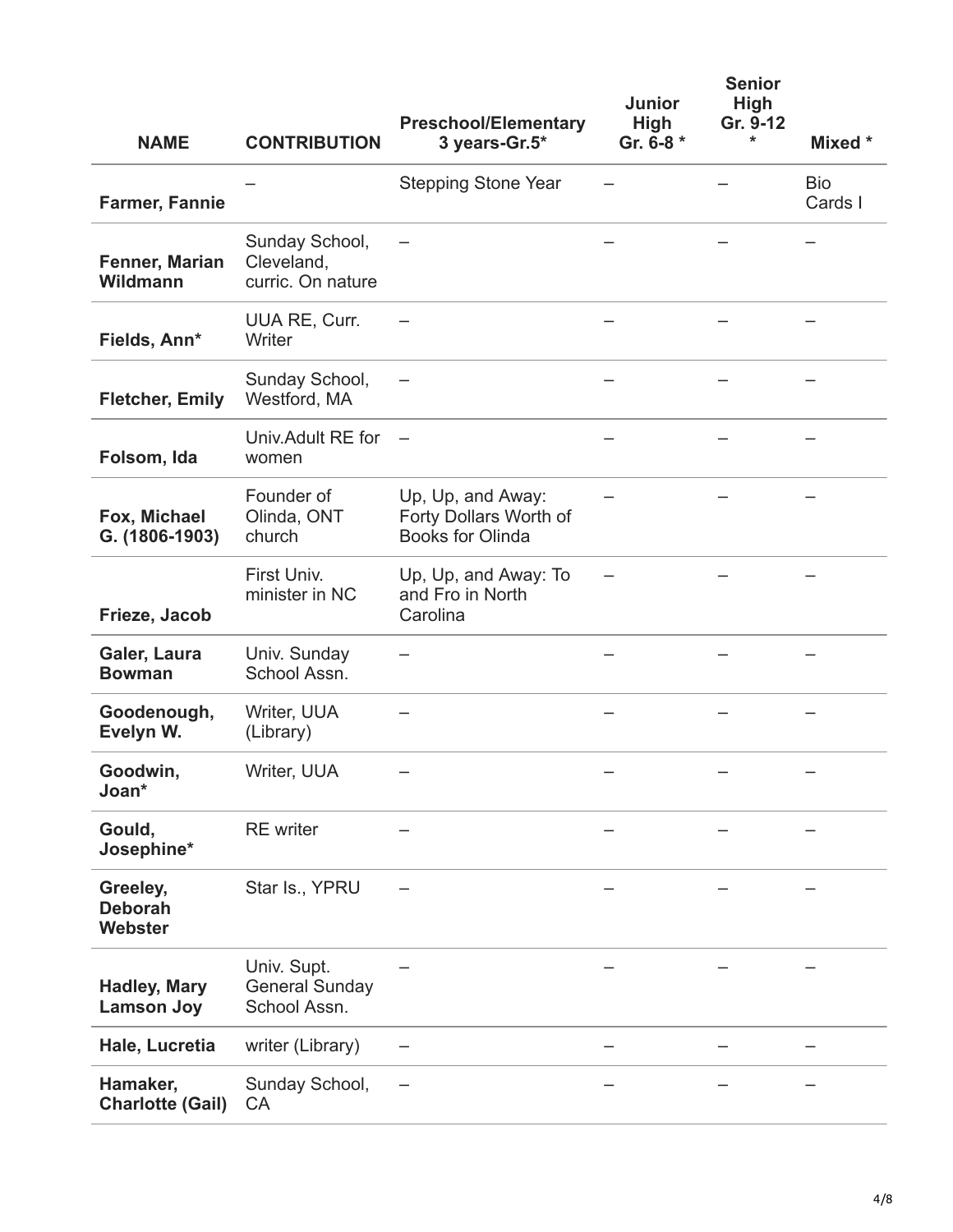|                                                      |                                                               | <b>Preschool/Elementary</b>                                       | <b>Junior</b><br><b>High</b>                         | <b>Senior</b><br>High<br>Gr. 9-12 |                               |
|------------------------------------------------------|---------------------------------------------------------------|-------------------------------------------------------------------|------------------------------------------------------|-----------------------------------|-------------------------------|
| <b>NAME</b>                                          | <b>CONTRIBUTION</b>                                           | 3 years-Gr.5*                                                     | Gr. 6-8 *                                            | *                                 | Mixed *                       |
| Harper,<br><b>Frances</b>                            |                                                               |                                                                   |                                                      |                                   | <b>Bio</b><br>cards II        |
| <b>Harrison, Alice</b>                               | <b>RE</b> writer                                              |                                                                   |                                                      |                                   |                               |
| Hill, Hannah                                         | Unit. Sunday<br>School                                        |                                                                   |                                                      |                                   |                               |
| Hills, Verna<br>(See Bayley)*                        | writer                                                        |                                                                   |                                                      |                                   |                               |
| Hitschmanova,<br>Lotta                               |                                                               |                                                                   |                                                      |                                   | <b>Bio</b><br>Cards IV        |
| Howe, Fannie                                         | Sunday School,<br>Leominster, MA                              |                                                                   |                                                      |                                   |                               |
| Howe, Julia<br><b>Ward</b>                           |                                                               | Holidays/Holy Days;<br><b>UU Alphabet</b>                         | In Our<br>Hands;<br><b>Traditions</b><br>with a Wink |                                   | <b>UU Kids</b><br><b>Book</b> |
| Hunter, Edith*                                       | writer (Library)                                              |                                                                   |                                                      |                                   |                               |
| Inman, James                                         | Univ. chapel,<br>Sunday School,<br><b>NC</b>                  | Up, Up, and Away: To<br>and Fro in North<br>Carolina              |                                                      |                                   |                               |
| <b>Ives, Charles</b>                                 | peddler                                                       | Up, Up, and Away: To<br>and Fro in North<br>Carolina              |                                                      |                                   |                               |
| Jackson,<br><b>Helen</b>                             |                                                               | <b>UU Alphabet</b>                                                |                                                      |                                   |                               |
| Jordan,<br>Joseph<br><b>Fletcher</b>                 | Born a slave,<br>neighborhood<br>mission school,<br><b>NC</b> | Up, Up, and Away: To<br>and Fro in North<br>Carolina              |                                                      |                                   |                               |
| Kemble, Fanny                                        |                                                               |                                                                   |                                                      |                                   | <b>Bio</b><br>Cards I         |
| King, Thomas<br><b>Farrington</b><br>$(1798 - 1839)$ | Univ. minister                                                | Up, Up, and Away: In<br>the Cause of Infinite<br>Love             |                                                      |                                   |                               |
| King, Thomas<br><b>Starr (1824-</b><br>1885)         | Univ./Unit.<br>Minister                                       | Up, Up, and Away: In<br>the Cause of Infinite<br>Love UU Alphabet |                                                      |                                   |                               |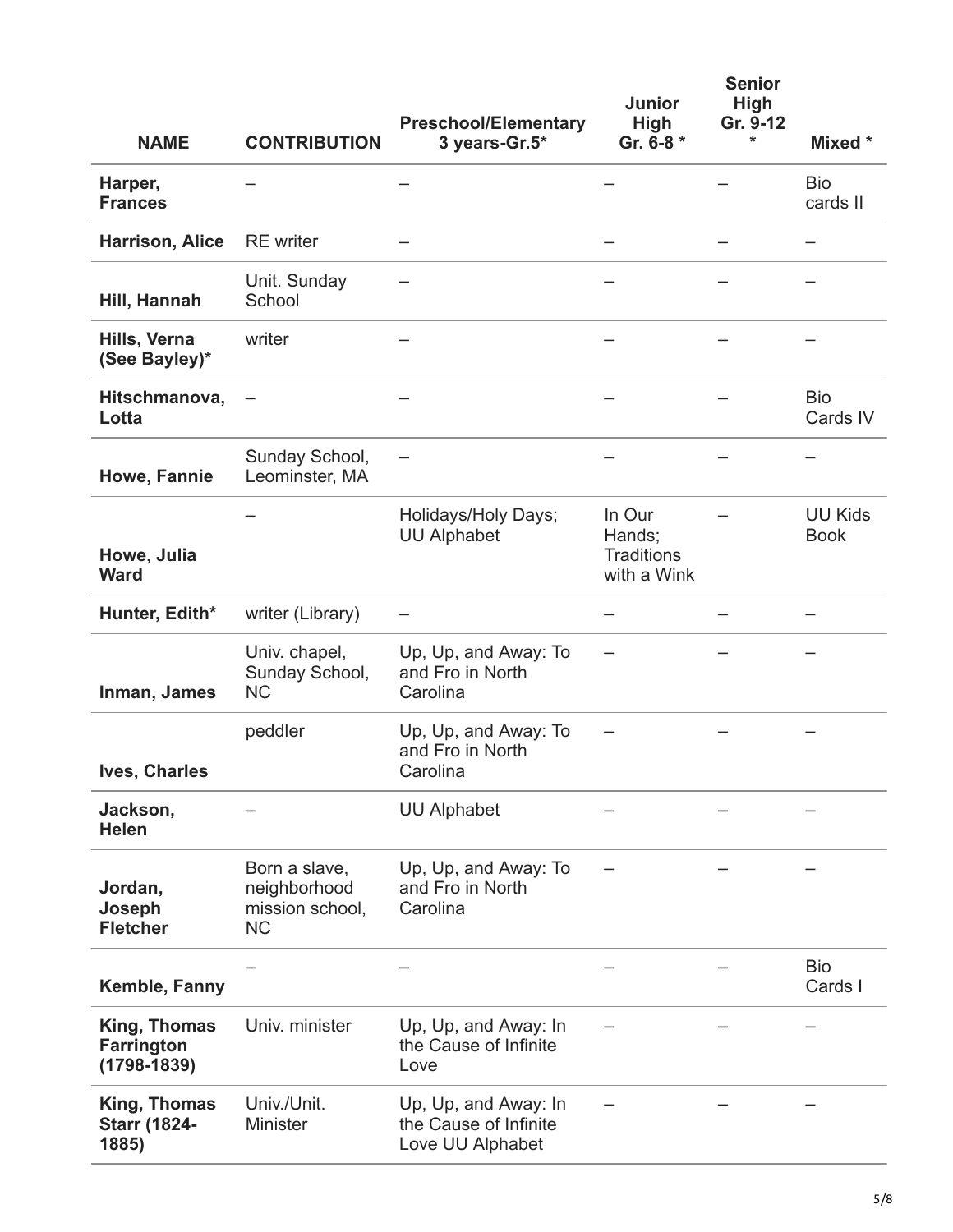| <b>NAME</b>                                             | <b>CONTRIBUTION</b>                        | <b>Preschool/Elementary</b><br>3 years-Gr.5*               | <b>Junior</b><br><b>High</b><br>Gr. 6-8 * | <b>Senior</b><br><b>High</b><br>Gr. 9-12<br>* | Mixed *                                                  |
|---------------------------------------------------------|--------------------------------------------|------------------------------------------------------------|-------------------------------------------|-----------------------------------------------|----------------------------------------------------------|
| Kneeland,<br><b>Abner</b>                               |                                            | Up, Up, and Away: To<br>and Fro in North<br>Carolina       |                                           |                                               |                                                          |
| Lappe,<br><b>Frances Moore</b><br>(not in FIND-<br>HER) |                                            |                                                            |                                           |                                               | <b>Bio</b><br>Cards IV                                   |
| Leonard,<br><b>Charles</b>                              | Univ. minister,<br>children's day          | Up, Up, and Away:<br><b>Charles Leonard's</b><br>Good Idea |                                           |                                               |                                                          |
| Livermore,<br><b>Mary</b>                               |                                            |                                                            | In Our<br>Hands                           |                                               | <b>Bio</b><br>Cards IV                                   |
| Manwell,<br>Elizabeth*                                  | Writer                                     |                                                            |                                           |                                               |                                                          |
| Marshman,<br>Barbara*                                   | writer                                     |                                                            |                                           |                                               |                                                          |
| Mitchell, Maria                                         |                                            |                                                            |                                           |                                               | <b>Bio</b><br>Cards II,<br><b>UU Kids</b><br><b>Book</b> |
| Morey,<br><b>Blanche Alpen</b><br>Wright                | Sunday School,<br>Newport, ME              |                                                            |                                           |                                               |                                                          |
| Murray, John                                            | American<br><b>Universalist</b><br>founder | Up, Up, and Away: The<br>Courage of John<br>Murray         |                                           |                                               |                                                          |
| Murray, Judith<br><b>Sargent</b>                        | Feminist, early<br>Univ.                   | Up, Up, and Away:<br>Narrator for curriculum               |                                           |                                               |                                                          |
| Nightingale,<br><b>Florence</b>                         |                                            |                                                            |                                           |                                               | <b>Bio</b><br>Cards II                                   |
| Padgham,<br><b>Estella</b><br><b>Elizabeth</b>          | <b>RE Board</b>                            |                                                            |                                           |                                               |                                                          |
| Parker, Mrs.<br><b>Henry</b>                            | writer (Library)                           |                                                            |                                           |                                               |                                                          |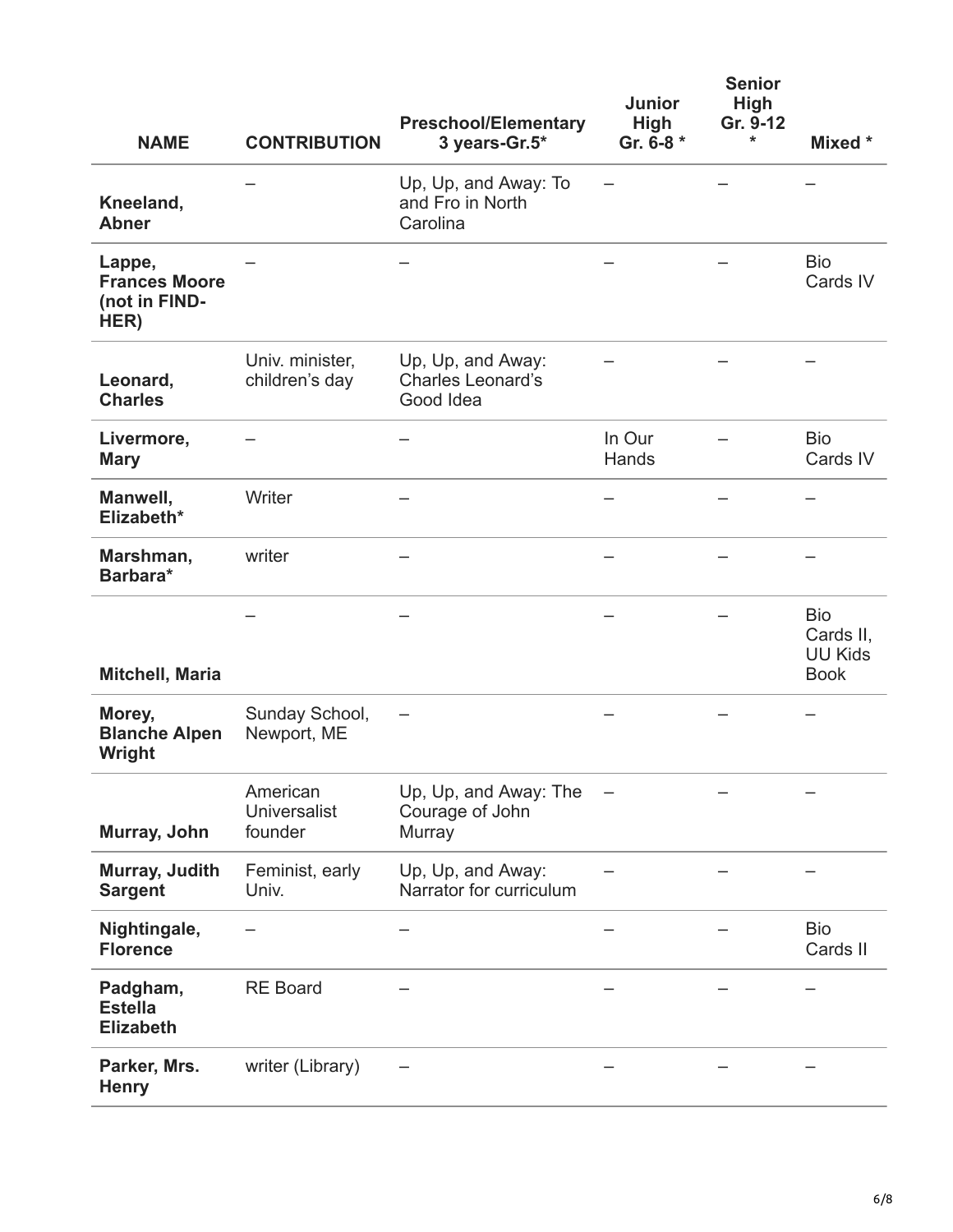| <b>NAME</b>                                                   | <b>CONTRIBUTION</b>                           | <b>Preschool/Elementary</b><br>3 years-Gr.5*                   | <b>Junior</b><br>High<br>Gr. 6-8 * | <b>Senior</b><br><b>High</b><br>Gr. 9-12<br>* | Mixed *                                           |
|---------------------------------------------------------------|-----------------------------------------------|----------------------------------------------------------------|------------------------------------|-----------------------------------------------|---------------------------------------------------|
| Pettingill,<br><b>Bertha</b><br><b>Frances Capen</b>          | Advocate, First<br>Parish, Portland,<br>ME    |                                                                |                                    |                                               |                                                   |
| Pinkham,<br>Lydia                                             |                                               |                                                                |                                    |                                               | <b>Bio</b><br>Cards I                             |
| <b>Potter, Beatrix</b>                                        |                                               | Stepping Stone Yr.; UU<br>Alphabet                             |                                    |                                               | <b>Bio</b><br>Cards I,<br><b>UU Kids</b><br>Book, |
| Powell,<br><b>Hannah</b>                                      | Univ. minister<br>(Inman)                     | Up, Up, and Away: To<br>and Fro in North<br>Carolina           |                                    |                                               |                                                   |
| Quinby,<br><b>Cordelia</b><br><b>Adaline</b><br><b>Brooks</b> | <b>Sunday School</b><br>Supt., Augusta,<br>ME |                                                                |                                    |                                               |                                                   |
| Reynolds,<br><b>Malvina</b>                                   |                                               | Beginning UUism; UU<br>Alphabet                                |                                    |                                               | <b>Bio</b><br>Cards<br>IV; We<br><b>Believe</b>   |
| <b>Ridley, Florida</b>                                        |                                               |                                                                |                                    |                                               | <b>Bio</b><br>Cards IV                            |
| Rogers,<br><b>George (1804-</b><br>1846)                      | Univ. missionary                              | Up, Up, and Away: The<br>Perilous Journeys of<br>George Rogers |                                    |                                               |                                                   |
| <b>Safford, Mary</b>                                          |                                               |                                                                |                                    |                                               | <b>Bio</b><br>Cards IV                            |
| Sarton, May                                                   |                                               |                                                                |                                    |                                               | <b>Bio</b><br>Cards II                            |
| Schumaker,<br><b>Ferdinand</b>                                | Univ., Quaker<br>Oats, Akron                  | Up, Up, and Away: The<br><b>Bakers and Their</b><br>Churches   |                                    |                                               |                                                   |
| <b>Scott, Clinton</b><br>Lee (1890-<br>1985)                  | Univ. minister,<br>active in<br>consolidation | Up, Up, and Away: The<br><b>Practical Dreamer</b>              |                                    |                                               |                                                   |
| <b>Scott, Mary</b>                                            | Univ. RE<br>Fieldworker,                      |                                                                |                                    |                                               |                                                   |